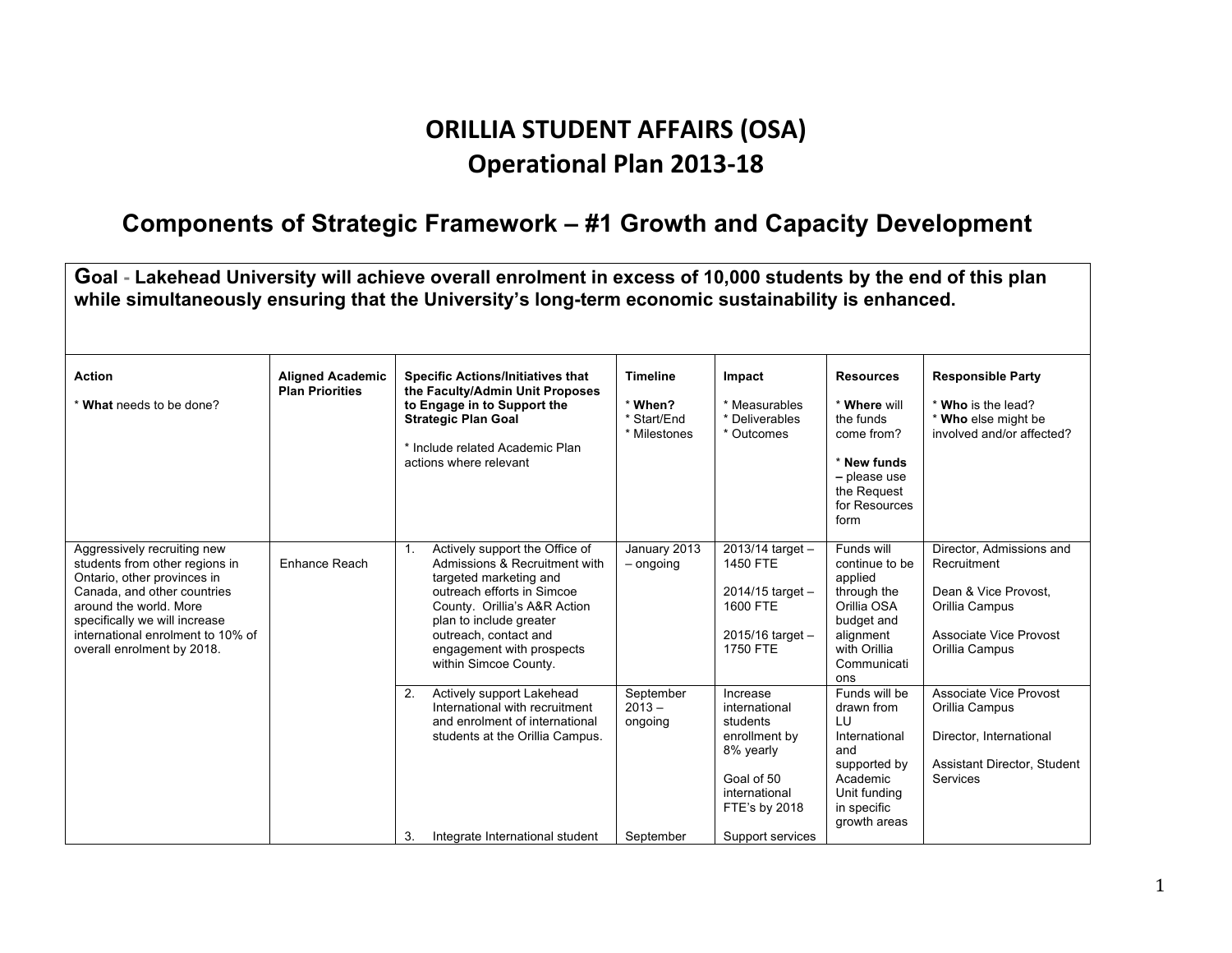|                                                                                                                                                                                                                                                                                                                                                                                                                                                                         |                                                                 | support into current Student<br>Affairs Officer role                                                                                                                                                                                                                                                                                                                                                      | 2014                      | and enhanced<br>programming for<br>international<br>students                                                      |                                                                                                                                                                                      |                                                                                                                                                                               |
|-------------------------------------------------------------------------------------------------------------------------------------------------------------------------------------------------------------------------------------------------------------------------------------------------------------------------------------------------------------------------------------------------------------------------------------------------------------------------|-----------------------------------------------------------------|-----------------------------------------------------------------------------------------------------------------------------------------------------------------------------------------------------------------------------------------------------------------------------------------------------------------------------------------------------------------------------------------------------------|---------------------------|-------------------------------------------------------------------------------------------------------------------|--------------------------------------------------------------------------------------------------------------------------------------------------------------------------------------|-------------------------------------------------------------------------------------------------------------------------------------------------------------------------------|
| Providing the infrastructure and<br>Achieve<br>supports that will increase the<br>Excellence in<br>rate of participation for students<br>Teaching,<br>in Northwestern Ontario and<br>Simcoe County. By 2018, the<br>Research<br>percentage of students from<br><b>High Quality</b><br>these areas attending University<br>will be close to the provincial<br>average and 70% of them will be<br>Programs<br>enrolled at Lakehead University.<br>Successful<br>and Staff | Learning, and<br>Undergraduate<br>and Graduate<br>- Engaged and | 1. Continue to support Senior<br>Administration and Director of<br>Admissions & Recruitment in<br>developing strategic enrollment plan<br>that uses prospect student data to<br>effectively and aggressively target<br>Simcoe County high-schools.                                                                                                                                                        | January 2013<br>- ongoing | To be seen by<br>Simcoe County<br>and regional<br>guidance<br>counselors as<br>"Simcoe<br>County's<br>university" | Will be<br>implemented<br>within OSA's<br>2013+ budget                                                                                                                               | Dean & Vice Provost<br>Orillia Campus<br><b>Associate Vice Provost</b><br>Orillia Campus<br>Director, Admissions &<br>Recruitment<br>Assistant Director, Student<br>Services. |
|                                                                                                                                                                                                                                                                                                                                                                                                                                                                         | Students, Faculty                                               | 2. Ensure access and provide the<br>necessary academic support to fully<br>recruit and retain Aboriginal<br>students.<br>Coordination of<br>i)<br>improved aboriginal<br>support services<br>through the<br>establishment of FT<br>Liaison Officer in<br>Orillia<br>ii)<br>Enhance existing<br>services support<br>services.<br>iii)<br>Develop and<br>maintain a peer<br>support system for<br>students. | January 2014<br>-ongoing  | Increase<br>Aboriginal<br>student<br>enrollment at the<br>Orillia campus<br>from 4.5% to 8%<br>by 2018            | Application of<br>new FTE<br>within OSA's<br>2013+ budget<br>with specific<br>employment<br>targeted to<br>recruitment<br>goal of 10<br>"new"<br>Aboriginal<br>students per-<br>year | Vice Provost Aboriginal<br>Initiatives<br>Associate Vice Provost<br>Orillia Campus<br>Assistant Director, Student<br>Services                                                 |
|                                                                                                                                                                                                                                                                                                                                                                                                                                                                         |                                                                 | Reconfigure the role of the<br>3.<br>Regional Recruitment officer at<br>Orillia campus to become the<br>primary point of contact for<br>Simcoe County and<br>surrounding area high schools<br>and communities.                                                                                                                                                                                            | May, 2013-<br>ongoing     | Deliberate and<br>strategic<br>outreach to<br>Simcoe &<br>regional<br>quidance<br>counselors,                     | Implemented<br>within the<br>OSA Core<br>budget                                                                                                                                      | Director of Admissions &<br>Recruitment<br>Associate Vice Provost                                                                                                             |
|                                                                                                                                                                                                                                                                                                                                                                                                                                                                         |                                                                 | Add a part-time contract<br>4.<br>Recruitment Officer to serve<br>the recruiting needs of both<br>campuses.                                                                                                                                                                                                                                                                                               |                           | Increase<br>participation in<br>Parent/Student<br>nights<br>sponsored by<br>local and<br>regional high<br>schools | Implemented<br>using a<br>combination<br>of resource<br>re-allocations<br>within Orillia<br>Central<br><b>Budget</b>                                                                 |                                                                                                                                                                               |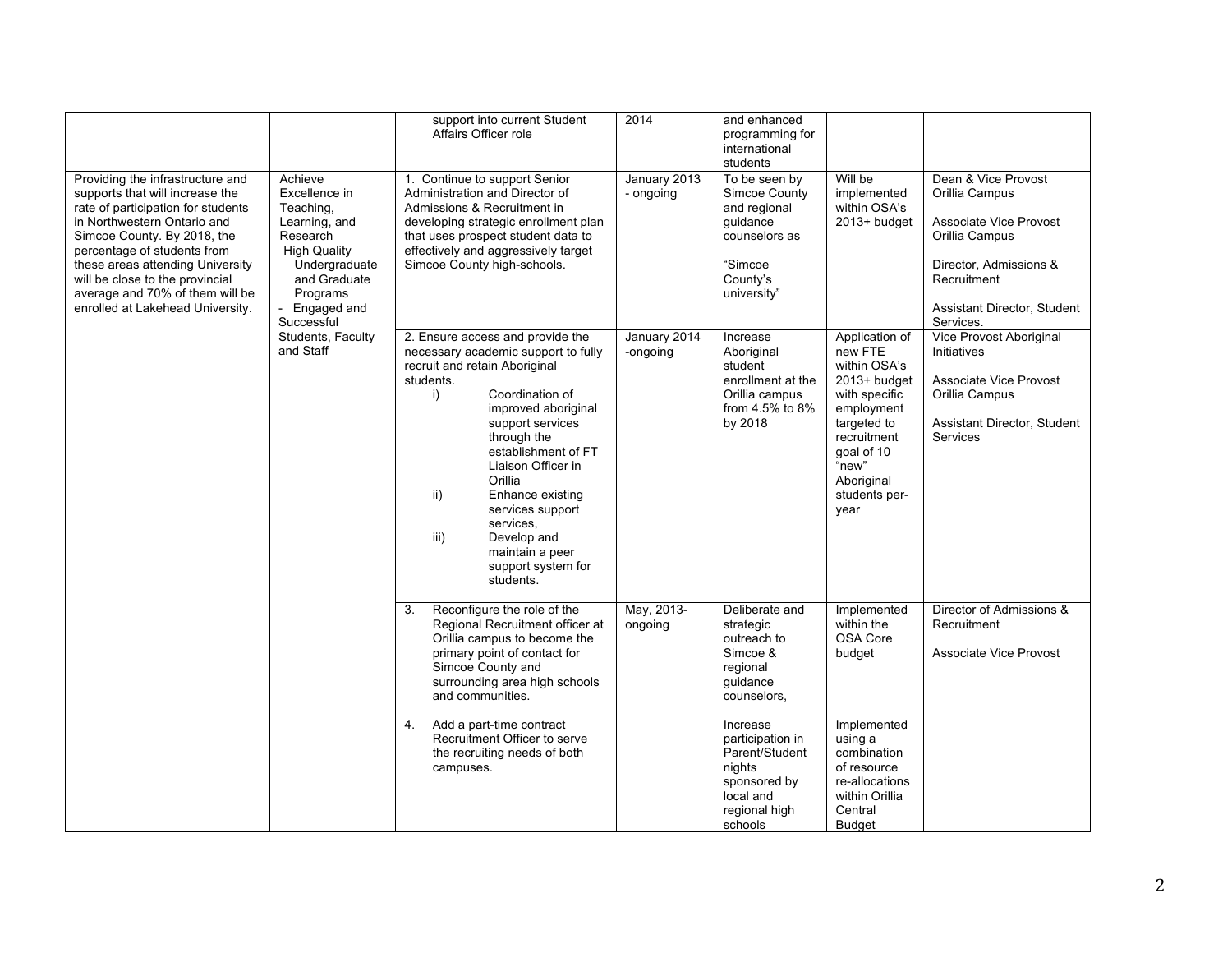| Developing more partnerships<br>that will offer community college<br>graduates a seamless path to a<br>university degree.                                                                                                                                                                                                                 | Achieve<br>Excellence in<br>Teaching.<br>Learning, and<br>Research<br><b>High Quality</b><br>Undergraduate<br>and Graduate<br>Programs<br>Engaged and<br>Successful<br>Students.<br>Faculty and                                                                            | 1 <sub>1</sub> | Actively support the Orillia<br>campus Dean, and Academic<br>Program leads and Office of<br>Admissions & Recruitment to<br>review and revise where<br>necessary admissions and<br>recruitment processes,<br>program requirements, and<br>associated academic<br>regulations in order to meet<br>credit transfer plans. | January 1,<br>2013 - ongoing | Creation of<br>policies and<br>procedures to<br>streamline entry<br>into Orillia<br>Campus<br>programs and<br>increase mobility<br>of transfer<br>students                                                                                                               | Implemented<br>within the<br>OSA existing<br>budget                                                                                                                              | Assistant Director, Student<br>Services<br>Director. Admissions &<br>Recruitment<br>Dean & Vice Provost<br>Orillia Campus<br>Orillia Campus Academic<br>Program Leads |
|-------------------------------------------------------------------------------------------------------------------------------------------------------------------------------------------------------------------------------------------------------------------------------------------------------------------------------------------|----------------------------------------------------------------------------------------------------------------------------------------------------------------------------------------------------------------------------------------------------------------------------|----------------|------------------------------------------------------------------------------------------------------------------------------------------------------------------------------------------------------------------------------------------------------------------------------------------------------------------------|------------------------------|--------------------------------------------------------------------------------------------------------------------------------------------------------------------------------------------------------------------------------------------------------------------------|----------------------------------------------------------------------------------------------------------------------------------------------------------------------------------|-----------------------------------------------------------------------------------------------------------------------------------------------------------------------|
|                                                                                                                                                                                                                                                                                                                                           | Staff                                                                                                                                                                                                                                                                      | 2.             | Special efforts to engage<br>wherever possible in<br>conversations with Georgian<br>College counterparts on any/all<br>Student Affairs related topics<br>and issues                                                                                                                                                    |                              | At least one<br>meeting with<br>Director or better<br><b>Student Affairs</b><br>leadership at<br>Georgian per<br>vear                                                                                                                                                    | No additional<br>fundina<br>needed                                                                                                                                               | <b>Assistant Vice-Provost</b>                                                                                                                                         |
| Ensuring that our underlying rate<br>of growth in revenues and<br>expenditures is equal through a<br>combination of creating new<br>sources of revenue and prudent<br>management. This will include<br>active fundraising, expanding<br>non-degree programs,<br>developing continuing education,<br>and introducing research<br>services. | Achieve<br>Excellence in<br>Teaching,<br>Learning, and<br>Research<br><b>High Quality</b><br>Undergraduate<br>and Graduate<br>Programs<br>Engaged and<br>Successful<br>Students,<br>Faculty and<br>Staff<br>Intense Research.<br>Scholarly and<br><b>Creative Activity</b> | $1_{-}$<br>2.  | Actively support CEDL efforts<br>in creating additional<br>professional development<br>programs (i.e. Executive<br>Leadership, Event Planning,<br>Training & Development)<br>offerings.<br>Continue to boost interest and<br>opportunities associated with<br>the Leacock Centre for Arts.<br>Culture and Community.   | May 2013-<br>ongoing         | At least one<br>professional<br>development<br>(non-credit)<br>course to be<br>completed each<br>semester (Fall,<br>Winter,<br>Spring/Summer)<br>which is<br>available to one<br>or more key<br>stakeholder<br>$group$ – OPP,<br>OSMH, Orillia<br>Chamber of<br>Commerce | CEDL<br>allocation will<br>be actualized<br>for startup<br>year<br>Future<br>funding to<br>come through<br>cost-recovery<br>efforts for<br>course<br>development<br>and delivery | <b>Director CEDL</b><br>Associate Vice Provost<br>Orillia Campus<br>Assistant Director, Student<br>Services                                                           |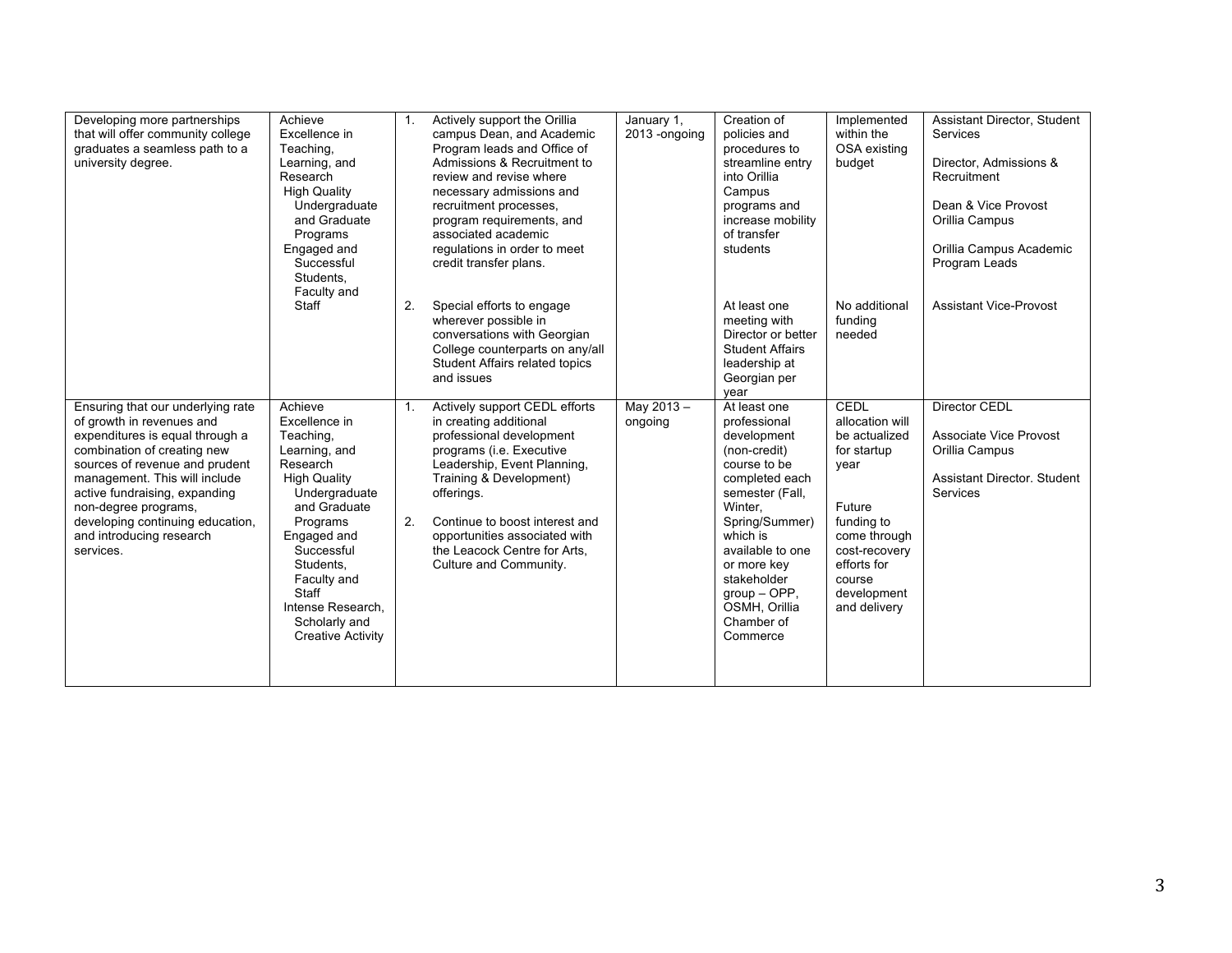# **Components of Strategic Framework – #2 Nurturing Scholarship**

| learning, and research into a holistic framework.                                                |                                                                                                                                                                                                                                                                        | Goal - Lakehead University will be noted for the excellence of its scholarship and for the way that it integrates teaching,                                                                                                                                                       |                                                           |                                                                                                                                                                                                                                                                                   |                                                                                                                                                                        |                                                                                                                                                                                        |
|--------------------------------------------------------------------------------------------------|------------------------------------------------------------------------------------------------------------------------------------------------------------------------------------------------------------------------------------------------------------------------|-----------------------------------------------------------------------------------------------------------------------------------------------------------------------------------------------------------------------------------------------------------------------------------|-----------------------------------------------------------|-----------------------------------------------------------------------------------------------------------------------------------------------------------------------------------------------------------------------------------------------------------------------------------|------------------------------------------------------------------------------------------------------------------------------------------------------------------------|----------------------------------------------------------------------------------------------------------------------------------------------------------------------------------------|
| Action<br>* What needs to be done?                                                               | <b>Aligned Academic</b><br><b>Plan Priorities</b>                                                                                                                                                                                                                      | <b>Specific Actions/Initiatives that</b><br>the Faculty/Admin Unit Proposes<br>to Engage in to Support the<br><b>Strategic Plan Goal</b><br>* Include related Academic Plan<br>actions where relevant                                                                             | <b>Timeline</b><br>* When?<br>* Start/End<br>* Milestones | Impact<br>* Measurables<br>* Deliverables<br>* Outcomes                                                                                                                                                                                                                           | <b>Resources</b><br>* Where will the<br>funds come<br>from?<br>* New funds -<br>please use the<br>Request for<br>Resources form                                        | <b>Responsible Party</b><br>* Who is the lead?<br>* Who else might be<br>involved and/or affected?                                                                                     |
| Enhancing the development of<br>experiential learning, both inside<br>and outside the classroom. | Achieve<br>Excellence in<br>Teaching,<br>Learning, and<br>Research<br>Engaged and<br>Successful<br>Students,<br>Faculty and<br><b>Staff</b><br>Intense Research.<br>Scholarly and<br><b>Creative Activity</b><br><b>Extend Community</b><br>Engagement and<br>Outreach | 1. Track, record and promote best<br>practices and recognize excellence<br>in Service Learning opportunities at<br>the campus<br>2. Work with Orillia's Academic<br>Program leads to enhance and<br>expand, where appropriate,<br>cooperative education offerings.                | January 2015<br>- ongoing<br>January 2015<br>- ongoing    | Review of<br>best practices<br>and strategies<br>to move<br>forward with<br>Service<br>Learning<br>Established<br>cooperative<br>education<br>opportunities<br>and have<br>active<br>participation<br>in the<br>following<br>programs by<br>2016<br><b>HBASc</b><br><b>HBComm</b> | can be<br>implemented<br>within the<br>faculty/admin<br>unit's existing<br>budget<br>can be<br>implemented<br>within the<br>faculty/admin<br>unit's existing<br>budget | <b>Assistant Director, Student</b><br><b>Services</b><br>Orillia Campus Academic<br>Program led<br>Assistant Director, Student<br>Services<br>Orillia Campus Academic<br>Program leads |
| Other: Supporting Student<br><b>Scholars</b>                                                     |                                                                                                                                                                                                                                                                        | Initiative an Academic A-Team<br>1.<br>Encourage and promote the<br>acquisition of "A" level<br>academic achievement through<br>positive messaging and<br>recognition of outstanding<br>academic effort.<br>Establish a Lakehead Chapter<br>2.<br>of the Golden Key International | September<br>2013-annually<br>September<br>2014 - ongoing | Awards/recog<br>nition<br>ceremony<br>held each fall<br>term<br>Orillia<br>Students will                                                                                                                                                                                          | can be<br>implemented<br>within the<br>faculty/admin<br>unit's existing<br>budget<br>can be<br>implemented                                                             | Dean & Vice Provost<br>Orillia Campus<br><b>Assistant Director Student</b><br>Services                                                                                                 |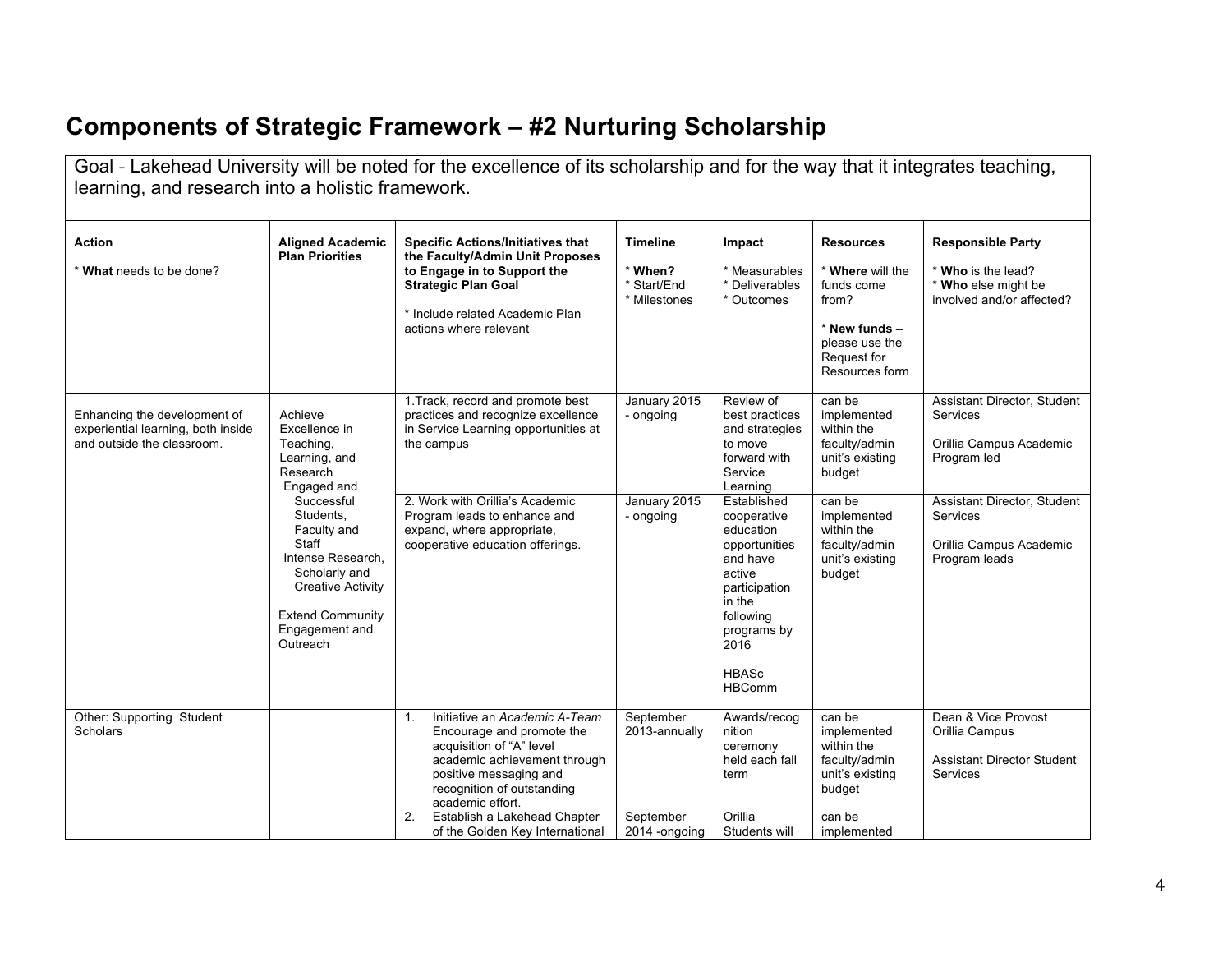| Honour Society.                  | have an        | using incoming  |  |
|----------------------------------|----------------|-----------------|--|
|                                  | opportunity to | revenues        |  |
| Golden Key International offers  | participate in | through         |  |
| a sense of fellowship within the | an             | membership      |  |
| Society's three pillars of       | international  | dues            |  |
| Academics, Leadership and        | honour         |                 |  |
| Service, and are dedicated to    | society that   | LUSU / OSA      |  |
| personal, professional and       | supports       | top-up funding  |  |
| altruistic achievement for       | nurturing the  | made available  |  |
| students                         | student        | through Student |  |
|                                  | scholar        | Programs fund   |  |

### **Components of Strategic Framework – # 3 Learner-Centred Student Experience**

Goal - Lakehead University students will be offered a unique experience that combines opportunities for an active lifestyle with holistic student supports in a collaborative learning environment. As a result, the modified graduation rate will increase by 3% during the life of this plan while Lakehead University graduates will continue to find employment at a higher rate than the Ontario average.

| Action<br>* What needs to be done?                                                                                                                   | <b>Aligned Academic</b><br><b>Plan Priorities</b>                                                                              | <b>Specific Actions/Initiatives that</b><br>the Faculty/Admin Unit<br>Proposes to Engage in to<br><b>Support the Strategic Plan Goal</b><br>* Include related Academic Plan<br>actions where relevant                                                                                                     | <b>Timeline</b><br>* When?<br>* Start/End<br>* Milestones | Impact<br>* Measurables<br>* Deliverables<br>* Outcomes                                      | <b>Resources</b><br>* Where will the<br>funds come<br>from?<br>$*$ New funds $-$<br>please use the<br>Request for<br>Resources form          | <b>Responsible Party</b><br>* Who is the lead?<br>* Who else might be<br>involved and/or affected? |
|------------------------------------------------------------------------------------------------------------------------------------------------------|--------------------------------------------------------------------------------------------------------------------------------|-----------------------------------------------------------------------------------------------------------------------------------------------------------------------------------------------------------------------------------------------------------------------------------------------------------|-----------------------------------------------------------|----------------------------------------------------------------------------------------------|----------------------------------------------------------------------------------------------------------------------------------------------|----------------------------------------------------------------------------------------------------|
| Making one-stop service the focal<br>point for all interactions with<br>students from enrolment, through<br>their academic career, to<br>graduation. | Achieve Excellence<br>in Teaching,<br>Learning, and<br>Research<br>Engaged and<br>Successful<br>Students, Faculty<br>and Staff | 1. Relocate Student Services at<br>the Orillia Campus to a<br>centralized, highly visible location<br>meeting best practices in one-stop<br>services.<br>2 <sup>nd</sup> floor of the Orillia Academic<br>Building will be converted to<br>enable the emergence of an<br>"Orillia Student Success Centre" | July, 2013                                                | Creation of a<br>centralized.<br>and highly<br>visible<br>location to<br>support<br>students | \$12,000<br>allocated<br>towards this<br>venture through<br>OSA funds to<br>produce new<br>signage and<br>associated office<br>moving costs. | Associate Vice Provost<br>Orillia Campus<br>Assistant Director, Student<br>Services                |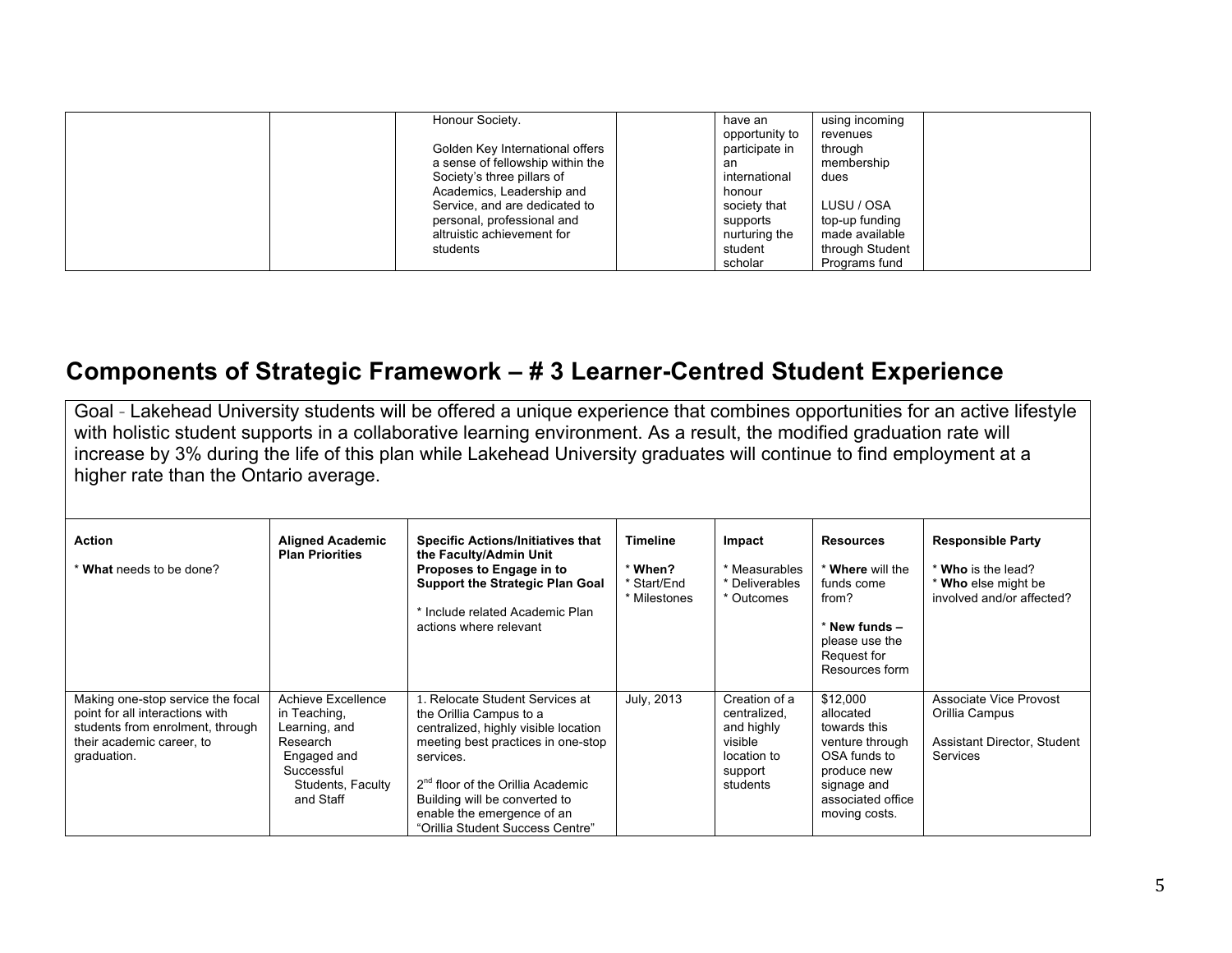| Building and maintaining a "best-<br>in-class" website that ensures<br>students can quickly and easily<br>conduct all of their normal<br>university business online. | Achieve Excellence<br>in Teaching,<br>Learning, and<br>Research<br>Engaged and<br>Successful<br>Students, Faculty<br>and Staff | 1. Continue to work with and<br>support University's Webmaster to<br>support this goal<br>2. Re-design the web page to<br>allow for easier and more direct<br>access to essential student<br>services at the Orillia Campus<br>through the creation of a "virtual"<br>one-stop shop. | January 2014<br>-ongoing | Virtual one-<br>stop services<br>created for<br>Orillia<br>Fully<br>integrated<br>website with<br>updated<br>Orillia content | Will be<br>implemented<br>within OSA's<br>current budget<br>envelope                                                                         | University Webmaster<br>Website Redesign<br>Committee<br>Associate Vice Provost<br>Orillia Campus<br>Assistant Director, Student<br><b>Services</b> |
|----------------------------------------------------------------------------------------------------------------------------------------------------------------------|--------------------------------------------------------------------------------------------------------------------------------|--------------------------------------------------------------------------------------------------------------------------------------------------------------------------------------------------------------------------------------------------------------------------------------|--------------------------|------------------------------------------------------------------------------------------------------------------------------|----------------------------------------------------------------------------------------------------------------------------------------------|-----------------------------------------------------------------------------------------------------------------------------------------------------|
| Creating an environment for<br>success as personified by the<br><b>Student Success Centre</b>                                                                        | Achieve Excellence<br>in Teaching,<br>Learning, and<br>Research<br>Engaged and<br>Successful<br>Students, Faculty<br>and Staff | 1. Consolidate current Student<br>Affairs operations into one<br>"Student Success Centre" at the<br>Orillia Campus that will bring<br>together Academic Advising,<br>Career, Financial Aid, Athletics<br>and Recreation and Academic<br>Support                                      | May, 2013                |                                                                                                                              |                                                                                                                                              | Associate Vice Provost<br>Assistant Director, Student<br><b>Services</b>                                                                            |
|                                                                                                                                                                      |                                                                                                                                | 2. Work collaboratively with<br>Senior Administration and TB<br><b>Student Success Centre to</b><br>develop and implement and<br>institutional retention plan<br>designed to ensure student<br>success and degree completion.                                                        | 2012-2016                |                                                                                                                              | can be<br>implemented<br>within the<br>faculty/admin<br>unit's existing<br>budget<br>*outcomes of<br>discussions may<br>warrant new<br>funds | Senior Administration<br><b>Student Success Centre</b><br>(TB)<br>Assistant Director, Student<br><b>Services</b>                                    |
|                                                                                                                                                                      |                                                                                                                                | 3. Work collaboratively with<br>Senior Administration and TB<br><b>Student Success Centre to</b><br>develop and implement an Early<br>Alert Program to help identify<br>students experiencing academic<br>difficulties                                                               | 2012-2016                |                                                                                                                              | can be<br>implemented<br>within the<br>faculty/admin<br>unit's existing<br>budget<br>*outcomes of<br>discussions may                         | Senior Administration<br><b>Student Success Centre</b><br>(TB)<br>Assistant Director, Student<br>Services                                           |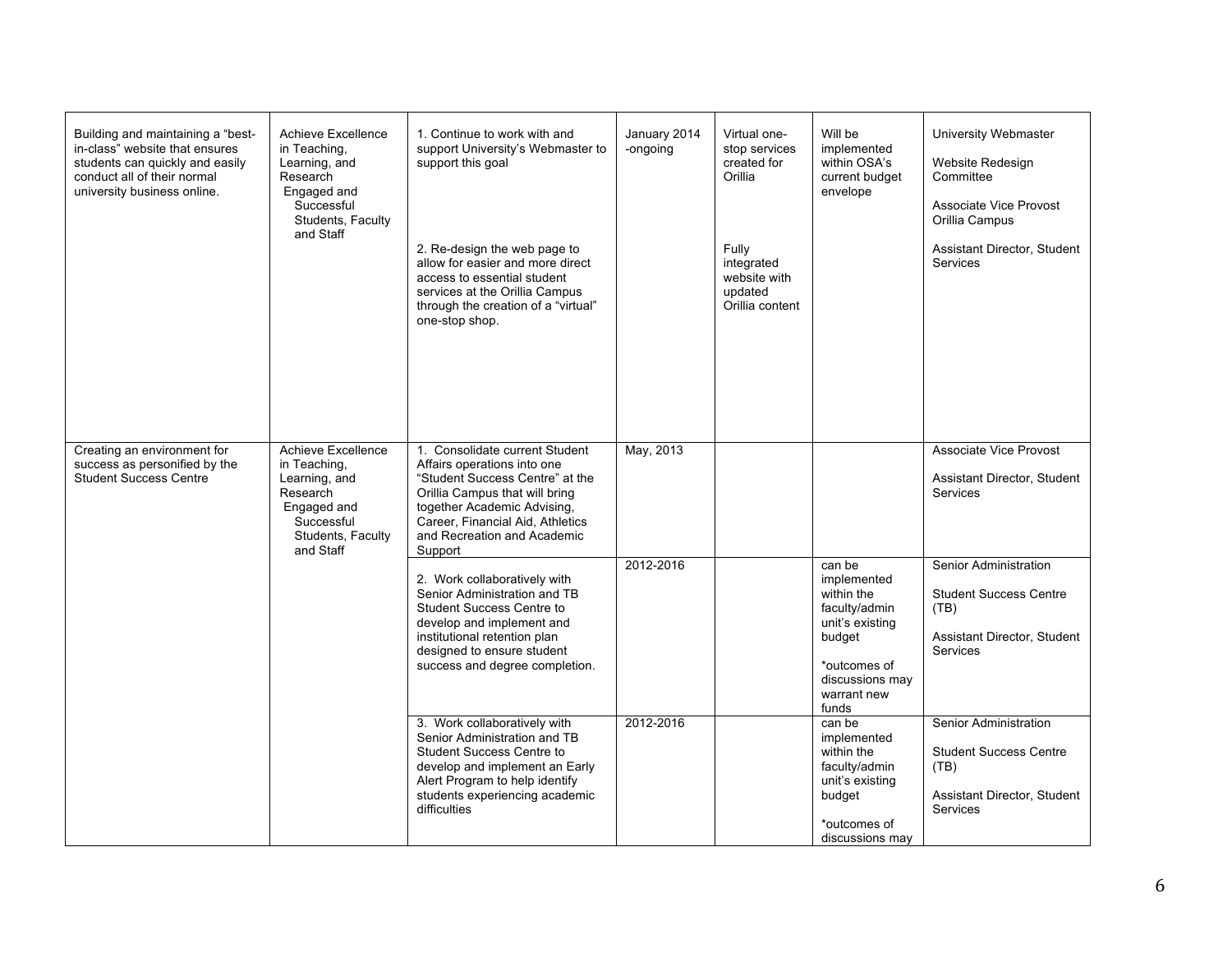|                                                                                                              |  |                                                                                                                                                                                                |                     |                                                                            | warrant new<br>funds                                                                                                                         |                                                                                                                         |
|--------------------------------------------------------------------------------------------------------------|--|------------------------------------------------------------------------------------------------------------------------------------------------------------------------------------------------|---------------------|----------------------------------------------------------------------------|----------------------------------------------------------------------------------------------------------------------------------------------|-------------------------------------------------------------------------------------------------------------------------|
|                                                                                                              |  | 4. Work collaboratively with Senior<br>Administration and TB Student<br>Success Centre to develop First<br>Year Experience & Second Year<br>Experience program                                 | 2012-2014           |                                                                            | can be<br>implemented<br>within the<br>faculty/admin<br>unit's existing<br>budget<br>*outcomes of<br>discussions may<br>warrant new<br>funds | Senior Administration<br><b>Student Success Centre</b><br>(TB)<br>Assistant Director, Student<br>Services               |
|                                                                                                              |  | 5. In conjunction with TB support<br>the development and delivery of<br>training for most faculty and staff<br>on Student Mental Health                                                        | 2013-annually       | Provide yearly<br>training for<br>staff, faculty<br>and student<br>leaders | Implemented<br>through current<br>OSA base funds<br>and Wellness<br>Centre                                                                   | Assistant Director, Student<br>Services<br>Manager, Health &<br>Counseling<br>Orillia Campus Health &<br>Wellness staff |
| Creating an environment for<br>success as personified by the<br><b>Student Success Centre</b><br>(continued) |  | 6. Develop a plan to further<br>enhance academic support<br>services such as Writing Centre<br>and Math Assistance Centre<br>i) Expand and promote the PAL<br>Program (Peer Assisted Learning) | $2013 -$<br>ongoing | Increase in $#$<br>of student<br>staff, hours of<br>assistance<br>provided | can be<br>implemented<br>within the<br>faculty/admin<br>unit's existing<br>budget                                                            | Associate Vice Provost<br>Orillia<br>Assistant Director, Student<br>Services                                            |
|                                                                                                              |  | ii) Work with "Academic Zone" to<br>create online resources for writing<br>and math assistance                                                                                                 |                     | Online 24/7<br>resources for<br>students to<br>use                         | \$7500<br>earmarked<br>yearly from OSA<br>Central fund                                                                                       |                                                                                                                         |
|                                                                                                              |  | iii) Realign current staffing<br>positions to support Academic<br>Learning Support.                                                                                                            |                     | Dedicated<br>support<br>person can be<br>identified for<br>assisting       | (Combination of<br>OSA, Learning<br>Support and<br>CEDL)                                                                                     |                                                                                                                         |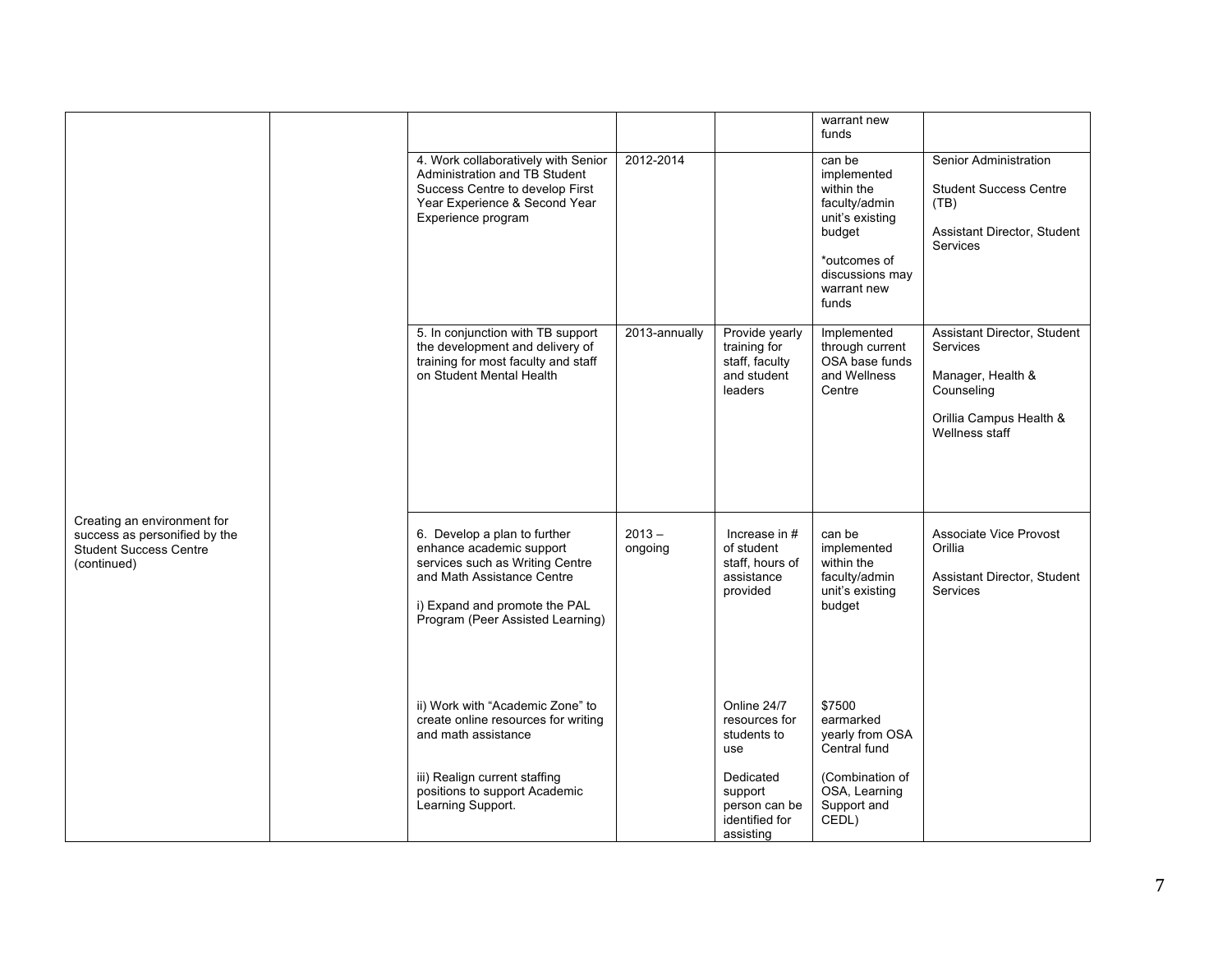|                                                                               |                                                                                  |                                                                                                                                                               |                                                                                                                                                                                                                                                                                              | students with<br>learning skills                                                                                                                                                                                                                                                               |                                                                                                                   |                                                                                             |
|-------------------------------------------------------------------------------|----------------------------------------------------------------------------------|---------------------------------------------------------------------------------------------------------------------------------------------------------------|----------------------------------------------------------------------------------------------------------------------------------------------------------------------------------------------------------------------------------------------------------------------------------------------|------------------------------------------------------------------------------------------------------------------------------------------------------------------------------------------------------------------------------------------------------------------------------------------------|-------------------------------------------------------------------------------------------------------------------|---------------------------------------------------------------------------------------------|
|                                                                               |                                                                                  | 7. Continue to develop and<br>provide recognition for co-<br>curricular activities<br>Expand reach to campus<br>departments, faculties, residence<br>and LUSU | 2013-ongoing                                                                                                                                                                                                                                                                                 |                                                                                                                                                                                                                                                                                                | can be<br>implemented<br>within the<br>faculty/admin<br>unit's existing<br>budget                                 | Assistant Director, Student<br>Services<br>Orillia Student Affairs Staff                    |
| Creating an environment for                                                   | 8. Expand opportunities for<br>students to engage in Leadership<br>opportunities | 2013 -ongoing                                                                                                                                                 | Increase the<br>number of<br>modules<br>within the<br><b>EXCEL</b><br>leadership<br>program by<br>two $(2)$<br>sessions per<br>year<br>Create<br>opportunities<br>to send a<br>minimum of 2<br>students<br>yearly to The<br>Canadian<br><b>Student</b><br>Leadership<br>Conference<br>(CSLC) | Seek out<br>\$10/student levy<br>for student<br>leadership<br>programs =<br>roughly \$13,000<br>a year which<br>would be<br>matched by<br><b>OSA Central</b><br>Fund<br>Identify donors<br>who would be<br>willing to<br>contribute<br>towards ongoing<br>student<br>leadership<br>development | Assistant Director, Student<br>Services<br>Orillia Student Affairs staff<br><b>LUSU Executive</b>                 |                                                                                             |
| success as personified by the<br><b>Student Success Centre</b><br>(continued) |                                                                                  | 9. Expand opportunities for<br>faculty, staff and student leaders<br>to participate in "Safe Talk"<br>training                                                | $2013 -$<br>annually                                                                                                                                                                                                                                                                         | Provide yearly<br>training for<br>staff, faculty<br>and student<br>leaders                                                                                                                                                                                                                     | can be<br>implemented<br>within the<br>faculty/admin<br>unit's existing<br>budget                                 | Assistant Director, Student<br><b>Services</b><br>Orillia Campus Health &<br>Wellness staff |
|                                                                               |                                                                                  | 10. Expand and promote<br>opportunities for international<br>exchanges                                                                                        | 2013-2018                                                                                                                                                                                                                                                                                    | Goal to send<br>a minimum of<br>ten (10)<br>students a<br>year by 2018<br>participating<br>in exchanges                                                                                                                                                                                        | Better<br>alignment with<br>LU International<br>can allow this to<br>occur without<br>additional<br>funding being | Assistant Director, Student<br><b>Services</b><br>International Office                      |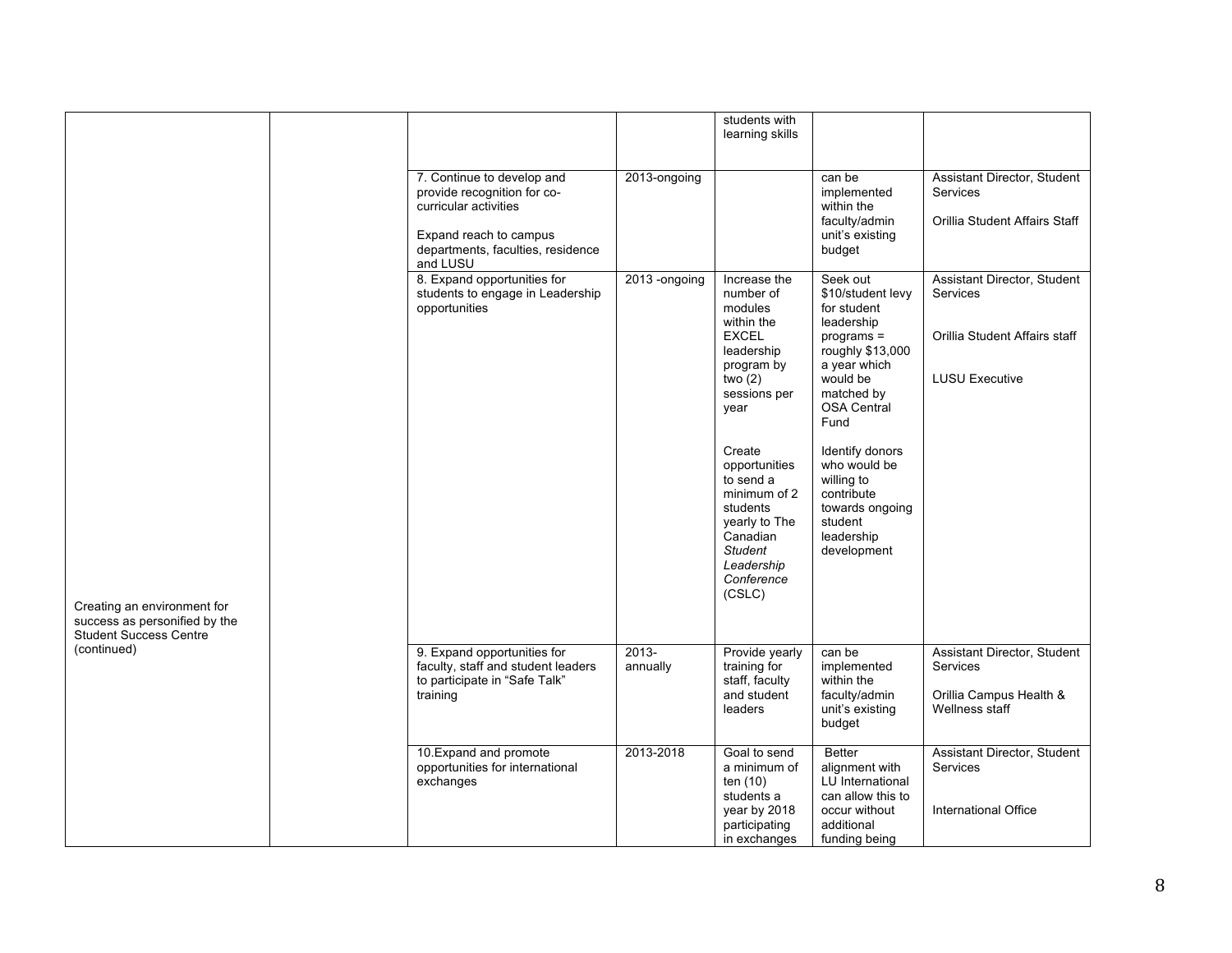|                                                                                                                                                                                                            |                                                                                                                                       |                                                                                                                                           |                        | from the<br>Orillia<br>Campus<br>Currently 2<br>students a<br>year<br>participating                        | necessary                                                                                                                                                                                                                 |                                                                          |
|------------------------------------------------------------------------------------------------------------------------------------------------------------------------------------------------------------|---------------------------------------------------------------------------------------------------------------------------------------|-------------------------------------------------------------------------------------------------------------------------------------------|------------------------|------------------------------------------------------------------------------------------------------------|---------------------------------------------------------------------------------------------------------------------------------------------------------------------------------------------------------------------------|--------------------------------------------------------------------------|
| Introducing students to a wide<br>range of community and extra-<br>curricular opportunities through a<br>new partnership between<br>Athletics, Recreation, and<br>Student Services.                        | <b>Achieve Excellence</b><br>in Teaching,<br>Learning, and<br>Research<br>Engaged and<br>Successful<br>Students, Faculty<br>and Staff | 1. Foster linkages between<br>Students Services operations at<br>Georgian College & Lakehead.                                             | May 2013+<br>2013-2018 | Establish<br>regular<br>quarterly<br>meetings<br>between<br>departments<br>for<br>collaboration<br>efforts | can be<br>implemented<br>within the<br>faculty/admin<br>unit's existing<br>budget                                                                                                                                         | Associate Vice Provost<br>Assistant Director, Student<br><b>Services</b> |
|                                                                                                                                                                                                            | <b>Extend Community</b><br>Engagement and<br>Outreach                                                                                 | 2 Expand opportunities for<br>students to volunteer in the<br>community through the Leacock<br>Centre for Arts, Culture and<br>Community. |                        | Increase<br>connection<br>with<br>community<br>groups and<br>partners                                      | can be<br>implemented<br>within the<br>faculty/admin<br>unit's existing<br>budget                                                                                                                                         | Assistant Director, Student<br>Services<br>Orillia Student Affairs Staff |
| Establishing centers, or buildings,<br>that will be natural gathering<br>places for students such as: the<br>proposed Kendaasiwin Centre, a<br>new International House, and a<br>one-stop services centre. | Achieve Excellence<br>in Teaching,<br>Learning, and<br>Research<br>- Engaged and<br>Successful<br>Students, Faculty<br>and Staff      | Create a level 3 playing field<br>1.<br>to support the physical and<br>recreation needs of the Orillia<br>Campus's student population     | September-<br>2013     | Ability to<br>increase<br>reaction<br>activities for<br>students                                           | \$35K dedicated<br>to initial build<br>through Orillia<br>Athletics fund<br>\$15K yearly<br>contributed<br>through the<br>Orillia Athletics<br>Capital Fund to<br>be sought out as<br>an additional fee<br>currently at 0 | <b>Associate Vice Provost</b><br>Orillia<br>Director, Physical Plan      |
|                                                                                                                                                                                                            | Enhance our Support<br>of First Nations.<br>Métis and Inuit<br>(Aboriginal) Students<br>Expand our<br>International Reach             | 2.<br>Work towards the<br>establishment of a<br>permanent FT Aboriginal<br>Liaison Officer at the Orillia<br>Campus                       | September-<br>2013     |                                                                                                            | <b>Additional FTE</b><br>to be built into<br>OSA's budget<br>for 2013+                                                                                                                                                    |                                                                          |